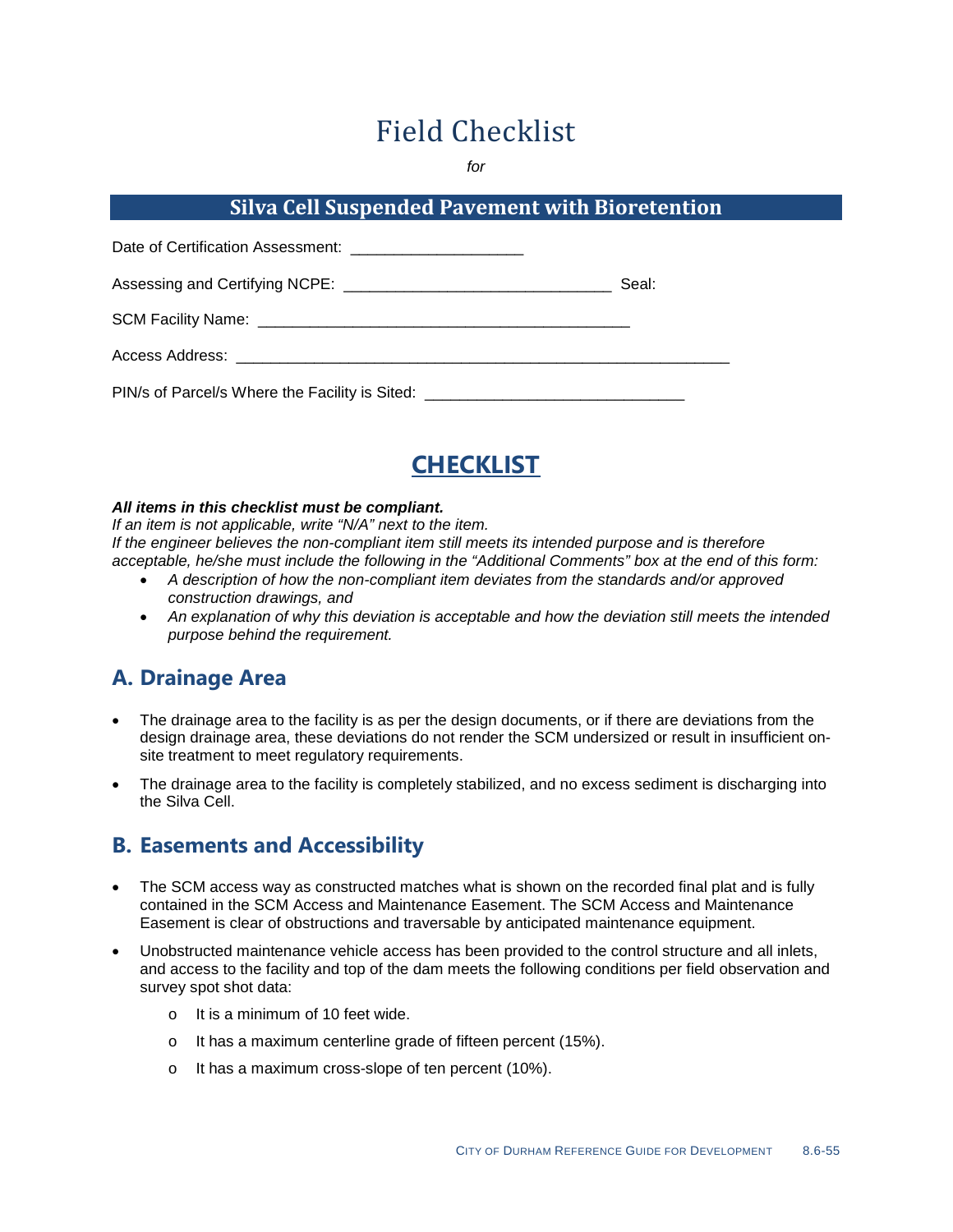• Unless it has been surfaced with gravel, asphalt, concrete, etc., in accordance with approved construction drawings, 85% of the SCM Access and Maintenance Easement has achieved a healthy stand of grass.

## **C. Pretreatment**

- Pretreatment devices have been installed in accordance with the approved construction drawings, and are accessible for maintenance.
- All accumulated sediment and other debris in the pretreatment devices has been removed.
- Any flow splitters or bypass systems have been constructed in accordance with the approved construction drawings.
- The flow into the Silva Cell is evenly distributed across the cell in accordance with the construction drawings.

## **D. Silva Cell**

- The number and size of installed Silva Cell units (decks, bases, posts) is in accordance with the approved construction drawings.
- If applicable, any barriers or other devices to prevent water from migrating out of the Silva Cell have been installed in accordance with the approved construction drawings.
- The depth of the internal water storage zone is as shown in the approved construction drawings.
- The surface area of the Silva Cell is in accordance with the approved construction drawings.
- All aggregates used above the Silva Cell decks as bedding, base or sub-base layers were double washed and free of fine particles and debris at the time of installation.
- The required soil mix, choking stone and gravel layers have been installed in accordance with the approved construction drawings, and there is no sediment in the Silva Cell.
- The underdrain system has been installed in accordance with the approved construction drawings. All underdrain joints have glued watertight connections
- Solid underdrain cleanouts have been installed in accordance with the approved construction drawings. Screw-on type (or otherwise approved) cleanout caps have been provided for all cleanout pipes.
- The volume of storage above the filter media surface and within the aggregate layers above the Silva Cell decks is equal to or greater than the design volume, but not more than 18 inches.
- All of the trees specified in the approved construction drawings are thriving.
- The Silva Cell has been observed on **Fill in date** by the certifying engineer to draw down the runoff from the first inch of rainfall (minimum) in a manner consistent with that specified in the approved construction drawings.

## **E. Flow Splitter or Flow Bypass**

- For inlets in the right-of-way, a catch basin or overflow inlet is located downslope of those inlets to ensure bypass or overflows will not create flooding.
- For flow splitters:
	- o The flow splitter is reinforced concrete and has been installed in accordance with the approved construction drawings.